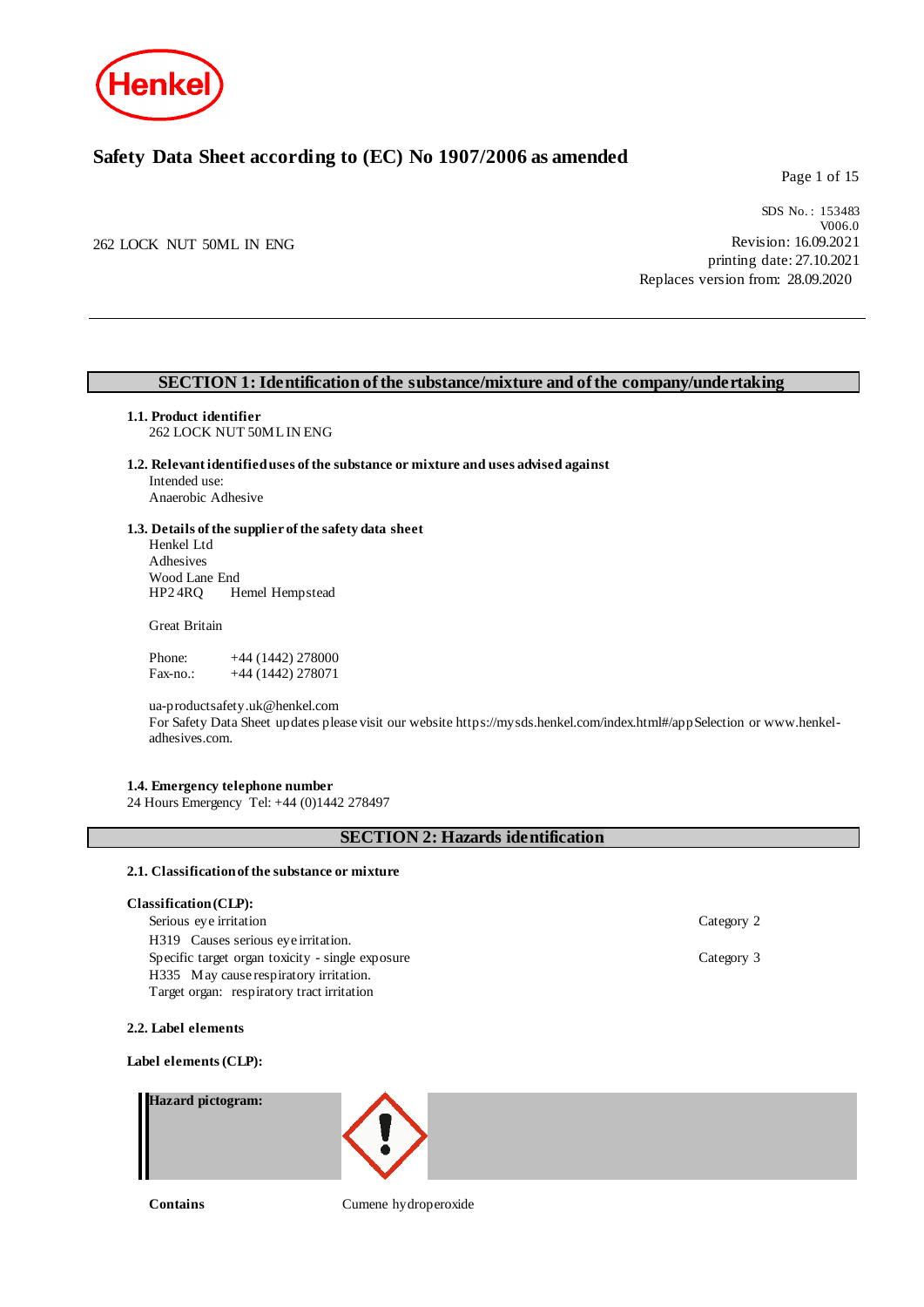| <b>Signal word:</b>                                  | Warning                                                                                                                                                                                                                             |
|------------------------------------------------------|-------------------------------------------------------------------------------------------------------------------------------------------------------------------------------------------------------------------------------------|
|                                                      |                                                                                                                                                                                                                                     |
| Hazard statement:                                    | H319 Causes serious eye irritation.                                                                                                                                                                                                 |
|                                                      | H335 May cause respiratory irritation.                                                                                                                                                                                              |
| Supplemental information                             | Contains: methyl methacrylate May produce an allergic reaction.                                                                                                                                                                     |
| <b>Precautionary statement:</b>                      | "***" *** For consumer use only: P101 If medical advice is needed, have product<br>container or label at hand. P102 Keep out of reach of children. P501 Dispose of<br>contents/container in accordance with national regulation.*** |
|                                                      |                                                                                                                                                                                                                                     |
| <b>Precautionary statement:</b><br><b>Prevention</b> | P261 Avoid breathing vapors.                                                                                                                                                                                                        |
| <b>Precautionary statement:</b><br><b>Response</b>   | P337+P313 If eye irritation persists: Get medical advice/attention.                                                                                                                                                                 |

### **2.3. Other hazards**

None if used properly.

Not fulfilling Persistent, Bioaccumulative and Toxic (PBT), very Persistent and very Bioaccumulative (vPvB) criteria.

**SECTION 3: Composition/information on ingredients**

### **3.2. Mixtures**

**General chemical description:** Anaerobic adhesive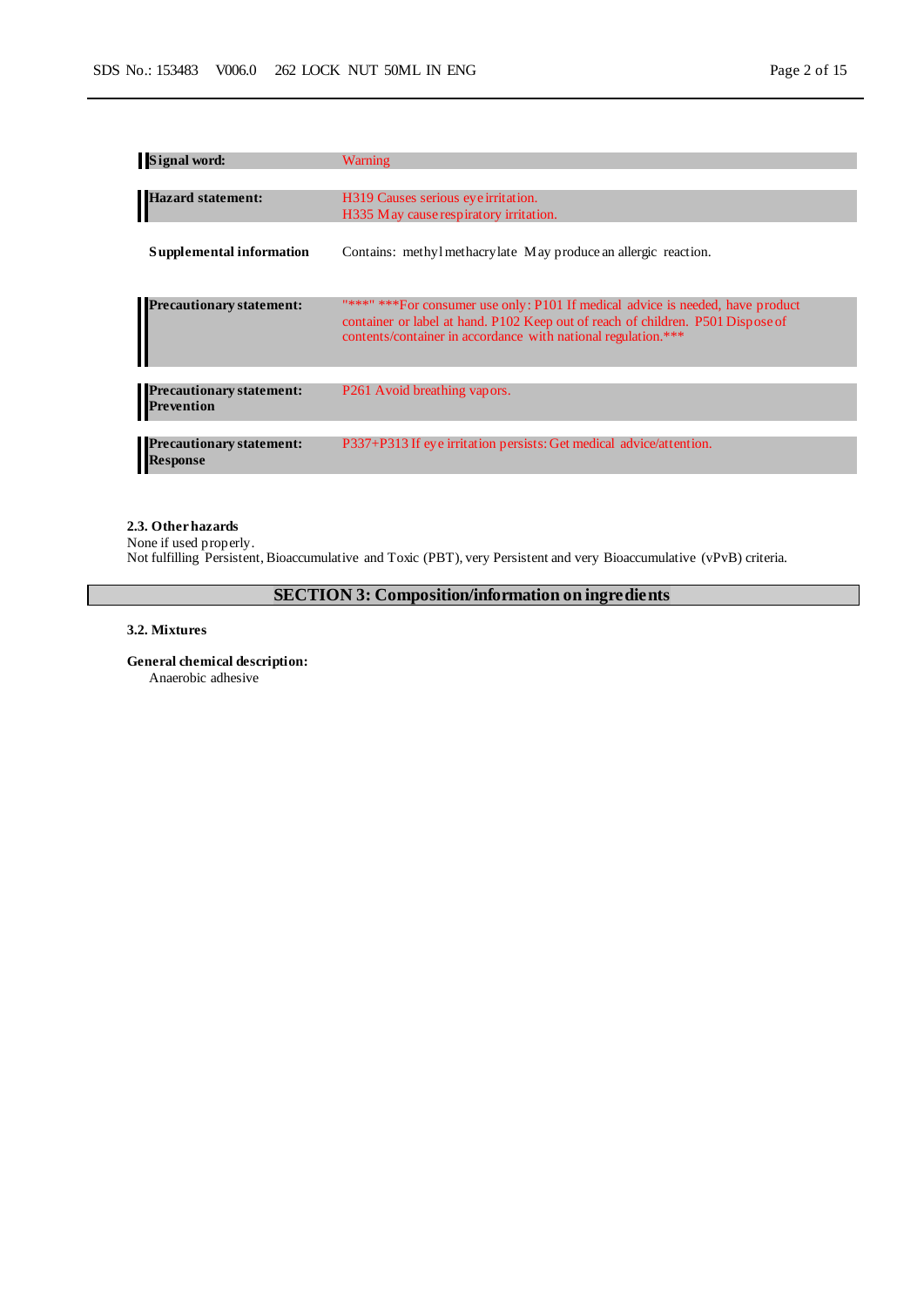**Declaration of the ingredients according to CLP (EC) No 1272/2008:**

| <b>Hazardous</b> components<br>CAS-No. | <b>EC</b> Number<br>REACH-RegNo.    | content        | Classification                                                                                                                                                                                                                                                  |
|----------------------------------------|-------------------------------------|----------------|-----------------------------------------------------------------------------------------------------------------------------------------------------------------------------------------------------------------------------------------------------------------|
| Cumene hydroperoxide<br>$80 - 15 - 9$  | $201 - 254 - 7$<br>01-2119475796-19 | $1 - 3\%$      | STOT RE2<br>H373<br>Skin Corr. 1B<br>H314<br>Acute Tox. 2; Inhalation<br>H330<br>Aquatic Chronic 2<br>H411<br>Acute Tox. 4; Oral<br>H302<br>Acute Tox. 4; Dermal<br>H312<br>Org. Perox. E<br>H <sub>242</sub><br>STOT SE 3<br>H335                              |
| N,N-Diethyl-p-toluidine<br>613-48-9    | $210 - 345 - 0$                     | $0.1 < 1\%$    | Acute Tox. 3; Oral<br>H301<br>Acute Tox. 3; Dermal<br>H311<br>Acute Tox. 3; Inhalation<br>H331<br>STOT RE2<br>H373<br>Aquatic Chronic 3<br>H412                                                                                                                 |
| methyl methacrylate<br>$80 - 62 - 6$   | $201 - 297 - 1$<br>01-2119452498-28 | $0.1 < 1\%$    | Flam. Liq. 2<br>H <sub>225</sub><br>STOT SE <sub>3</sub><br>H335<br>Skin Irrit. 2<br>H315<br>Skin Sens. 1<br>H317                                                                                                                                               |
| 1,4-Naphthalenedione<br>$130 - 15 - 4$ | 204-977-6                           | $0.01 < 0.1\%$ | Acute Tox. 3; Oral<br>H301<br>Skin Corr. 1C<br>H314<br>Skin Sens. 1<br>H317<br>Eye Dam. 1<br>H318<br>Acute Tox. 1; Inhalation<br>H330<br>STOT SE <sub>3</sub><br>H335<br>Aquatic Acute 1<br>H400<br>Aquatic Chronic 1<br>H410<br>M factor (Acute Aquat Tox): 10 |

**For full text of the H - statements and other abbreviations see section 16 "Other information". Substances without classification may have community workplace exposure limits available.**

### **SECTION 4: First aid measures**

**4.1. Description of first aid measures**

Inhalation: Move to fresh air. If symptoms persist, seek medical advice.

Skin contact: Rinse with running water and soap. Obtain medical attention if irritation persists.

Eye contact: Rinse immediately with plenty of running water (for 10 minutes), seek medical attention from a specialist.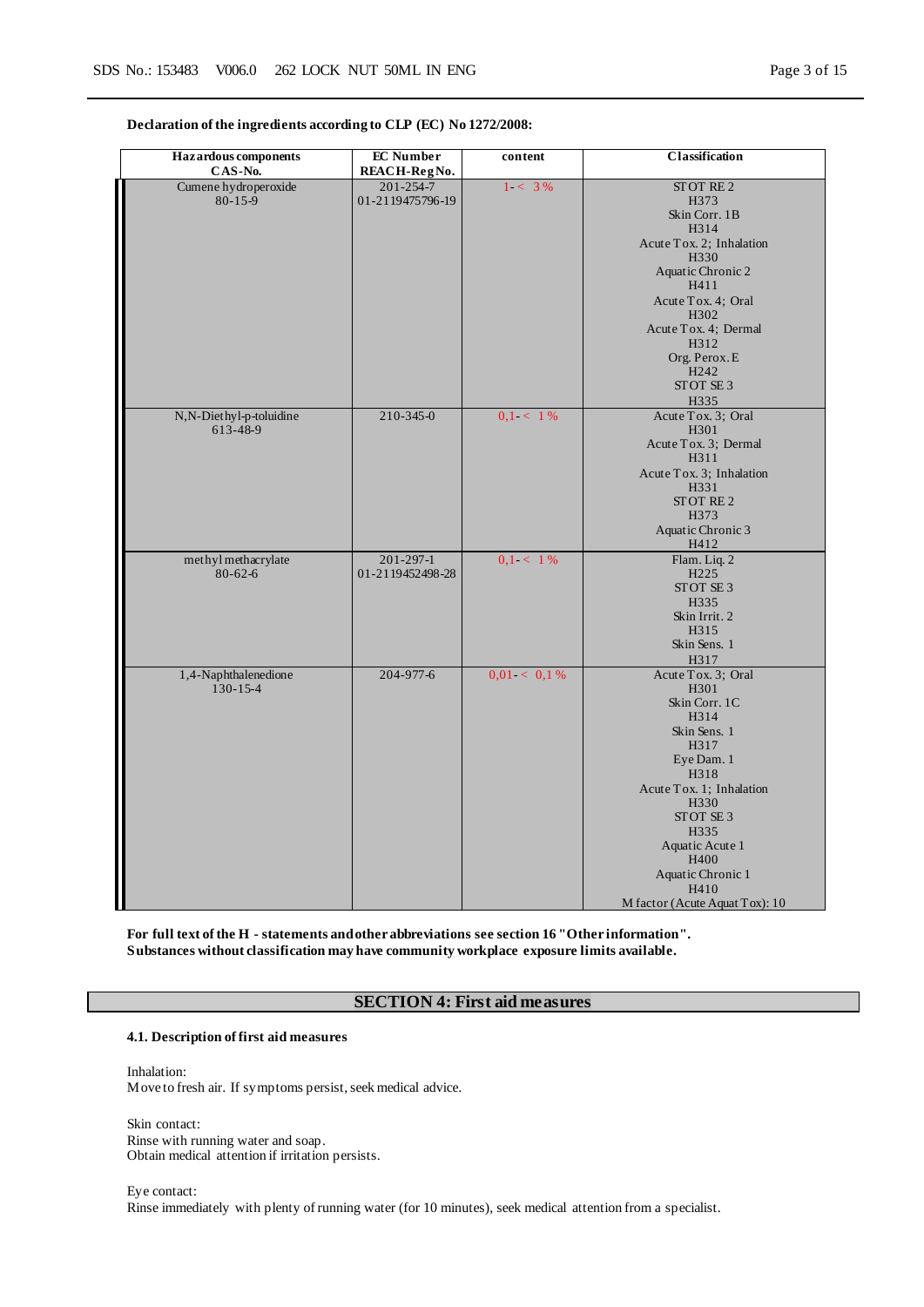Ingestion:

Rinse mouth, drink 1-2 glasses of water, do not induce vomiting, consult a doctor.

#### **4.2. Most important symptoms and effects, both acute and delayed** EYE: Irritation, conjunctivitis.

RESPIRATORY: Irritation, coughing, shortness of breath, chest tightness.

Prolonged or repeated contact may cause skin irritation.

#### **4.3. Indication of any immediate medical attention and special treatment needed**

See section: Description of first aid measures

### **SECTION 5: Firefighting measures**

#### **5.1. Extinguishing media**

**Suitable extinguishing media:**

water, carbon dioxide, foam, powder

#### **Extinguishing media which must not be used for safety reasons:**

High pressure waterjet

#### **5.2. Special hazards arising from the substance or mixture**

In the event of a fire, carbon monoxide (CO), carbon dioxide (CO2) and nitrogen oxides (NOx) can be released. **5.3. Advice for firefighters**

Wear self-contained breathing apparatus and full protective clothing, such as turn-out gear.

#### **Additional information:**

In case of fire, keep containers cool with water spray.

#### **SECTION 6: Accidental release measures**

#### **6.1. Personal precautions, protective equipment and emergency procedures**

Avoid contact with skin and eyes. Wear protective equipment. Ensure adequate ventilation. Keep away from sources of ignition.

#### **6.2. Environmental precautions**

Do not empty into drains / surface water / ground water.

#### **6.3. Methods and material for containment and cleaning up**

Dispose of contaminated material as waste according to Section 13. For small spills wipe up with paper towel and place in container for disposal. For large spills absorb onto inert absorbent material and place in sealed container for disposal.

#### **6.4. Reference to other sections**

See advice in section 8

#### **SECTION 7: Handling and storage**

#### **7.1. Precautions for safe handling**

Avoid skin and eye contact. See advice in section 8

Hygiene measures:

Good industrial hygiene practices should be observed. Do not eat, drink or smoke while working. Wash hands before work breaks and after finishing work.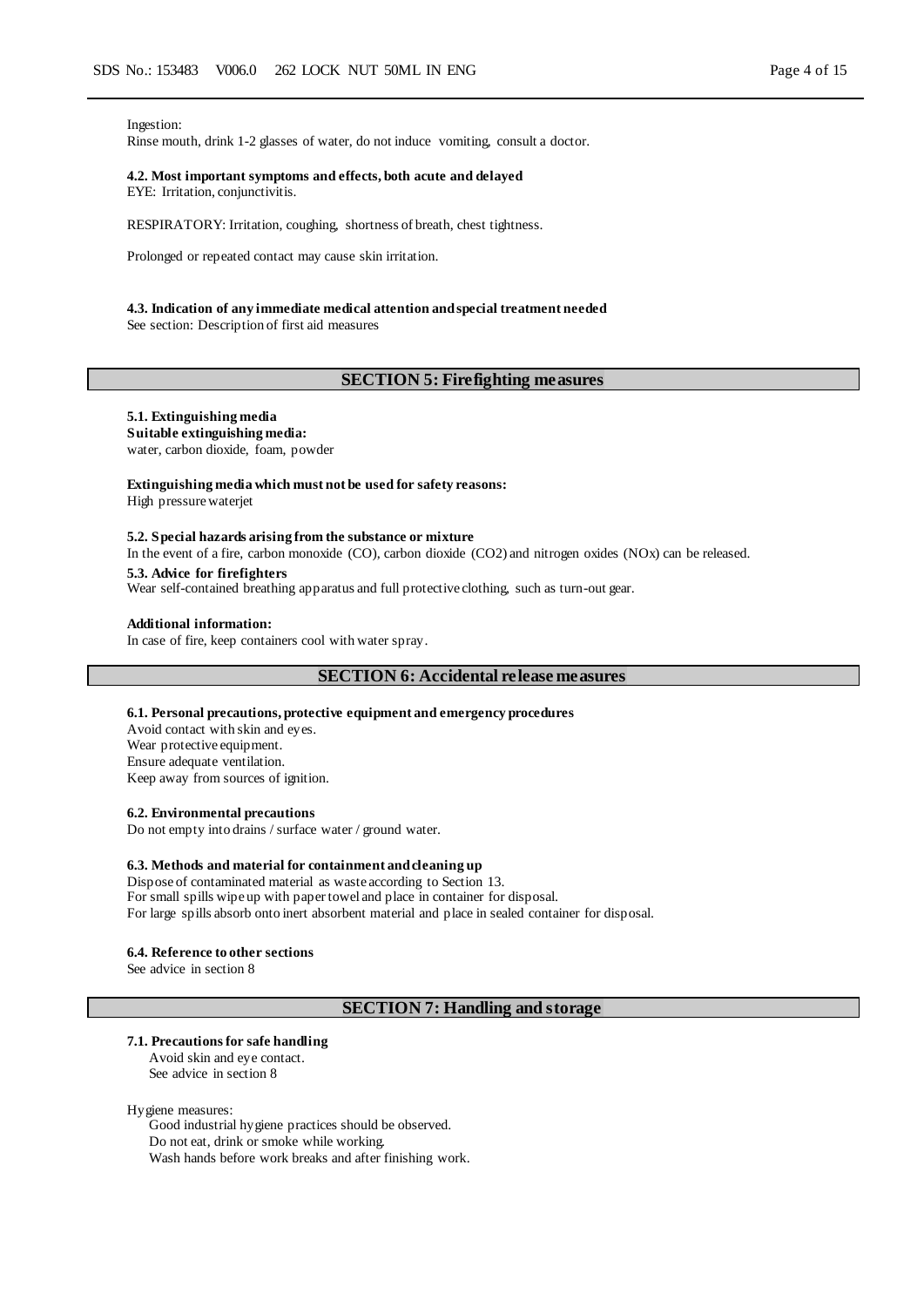**7.2. Conditions for safe storage, including any incompatibilities** Ensure good ventilation/extraction. Refer to Technical Data Sheet Keep container tightly sealed.

# **7.3. Specific end use(s)**

Anaerobic Adhesive

# **SECTION 8: Exposure controls/personal protection**

### **8.1. Control parameters**

### **Occupational Exposure Limits**

Valid for

Great Britain

| Ingredient [Regulated substance]                              | ppm | $mg/m^3$ | Value type                           | Short term exposure limit<br>category/Remarks | <b>Regulatory list</b> |
|---------------------------------------------------------------|-----|----------|--------------------------------------|-----------------------------------------------|------------------------|
| Ethene, homopolymer<br>9002-88-4<br>[DUST, INHALABLE DUST]    |     | 10       | Time Weighted Average<br>(TWA):      |                                               | EH40 WEL               |
| Ethene, homopolymer<br>9002-88-4<br>[DUST, RESPIRABLE DUST]   |     |          | Time Weighted Average<br>(TWA):      |                                               | EH40 WEL               |
| Methyl methacrylate<br>$80 - 62 - 6$<br>[METHYL METHACRYLATE] | 50  | 208      | Time Weighted Average<br>(TWA):      |                                               | EH40 WEL               |
| Methyl methacrylate<br>$80 - 62 - 6$<br>[METHYL METHACRYLATE] | 100 |          | Short Term Exposure<br>Limit (STEL): | Indicative                                    | <b>ECTLV</b>           |
| Methyl methacrylate<br>$80 - 62 - 6$<br>[METHYL METHACRYLATE] | 50  |          | Time Weighted Average<br>(TWA):      | Indicative                                    | <b>ECTLV</b>           |
| Methyl methacrylate<br>$80 - 62 - 6$<br>[METHYL METHACRYLATE] | 100 | 416      | Short Term Exposure<br>Limit (STEL): | 15 minutes                                    | EH40 WEL               |

## **Occupational Exposure Limits**

Valid for

Ireland

| Ingredient [Regulated substance]                               | ppm | $mg/m^3$ | Value type                           | Short term exposure limit<br>category/Remarks | <b>Regulatory</b> list |
|----------------------------------------------------------------|-----|----------|--------------------------------------|-----------------------------------------------|------------------------|
| Ethene, homopolymer<br>9002-88-4<br>[DUST SNON-SPECIFIC]       |     | 10       | Time Weighted Average<br>(TWA):      |                                               | IR OEL                 |
| Ethene, homopolymer<br>9002-88-4<br>[DUST SNON-SPECIFIC]       |     |          | Time Weighted Average<br>(TWA):      |                                               | IR OEL                 |
| Methyl methacrylate<br>$80 - 62 - 6$<br>[METHYL METHACRYLATE]  | 50  |          | Time Weighted Average<br>(TWA):      | Indicative OELV                               | IR OEL                 |
| Methyl methacrylate<br>$80-62-6$<br>[METHYL METHACRYLATE]      | 100 |          | Short Term Exposure<br>Limit (STEL): | Indicative                                    | <b>ECTLV</b>           |
| Methyl methacrylate<br>$80 - 62 - 6$<br>[METHYL METHACRYLATE]  | 50  |          | Time Weighted Average<br>(TWA):      | Indicative                                    | <b>ECTLV</b>           |
| Methyl methacrylate<br>$80 - 62 - 6$<br> IMETHYL METHACRYLATE] | 100 |          | Short Term Exposure<br>Limit (STEL): | 15 minutes<br>Indicative OELV                 | IR OEL                 |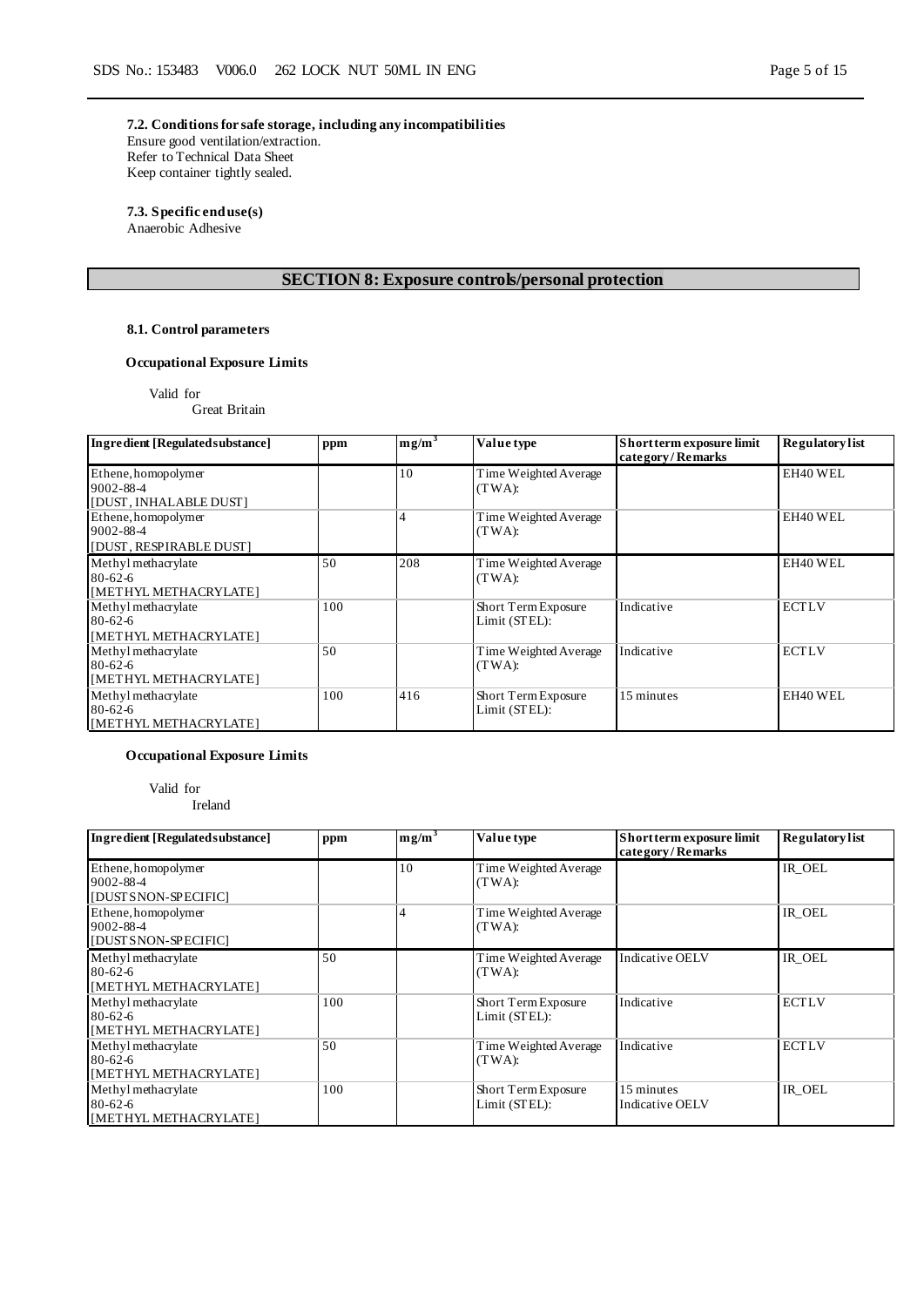# **Predicted No-Effect Concentration (PNEC):**

| Name on list                                                     | <b>Environmental</b> Exposure<br>Compartment period | Value               |     |                 |        | <b>Remarks</b> |
|------------------------------------------------------------------|-----------------------------------------------------|---------------------|-----|-----------------|--------|----------------|
|                                                                  |                                                     | mg/l                | ppm | mg/kg           | others |                |
| .alpha.,.alpha.-Dimethylbenzyl<br>hydroperoxide<br>$80 - 15 - 9$ | aqua<br>(freshwater)                                | 0.0031<br>mg/1      |     |                 |        |                |
| .alpha.,.alpha.-Dimethylbenzyl<br>hydroperoxide<br>80-15-9       | aqua (marine<br>water)                              | 0,00031<br>mg/l     |     |                 |        |                |
| .alpha.,.alpha.-Dimethylbenzyl<br>hydroperoxide<br>$80 - 15 - 9$ | aqua<br><i>(intermittent)</i><br>releases)          | $0,031$ mg/l        |     |                 |        |                |
| .alpha.,.alpha.-Dimethylbenzyl<br>hydroperoxide<br>$80 - 15 - 9$ | Sewage<br>treatment plant                           | $0,35 \text{ mg}/1$ |     |                 |        |                |
| .alpha.,.alpha.-Dimethylbenzyl<br>hydroperoxide<br>80-15-9       | sediment<br>(freshwater)                            |                     |     | 0.023<br>mg/kg  |        |                |
| .alpha.,.alpha.-Dimethylbenzyl<br>hydroperoxide<br>$80 - 15 - 9$ | sediment<br>(marine water)                          |                     |     | 0,0023<br>mg/kg |        |                |
| .alpha.,.alpha.-Dimethylbenzyl<br>hydroperoxide<br>80-15-9       | Soil                                                |                     |     | 0.0029<br>mg/kg |        |                |
| methyl methacrylate<br>$80 - 62 - 6$                             | aqua<br>(freshwater)                                | $0,94 \text{ mg}/1$ |     |                 |        |                |
| methyl methacrylate<br>$80 - 62 - 6$                             | aqua (marine<br>water)                              | $0,94$ mg/l         |     |                 |        |                |
| methyl methacrylate<br>$80 - 62 - 6$                             | aqua<br><i>(intermittent)</i><br>releases)          | $0,94 \text{ mg}/1$ |     |                 |        |                |
| methyl methacrylate<br>$80 - 62 - 6$                             | sewage<br>treatment plant<br>(STP)                  | $10 \text{ mg/l}$   |     |                 |        |                |
| methyl methacrylate<br>$80 - 62 - 6$                             | sediment<br>(freshwater)                            |                     |     | $5,74$ mg/kg    |        |                |
| methyl methacrylate<br>$80 - 62 - 6$                             | Soil                                                |                     |     | $1,47$ mg/kg    |        |                |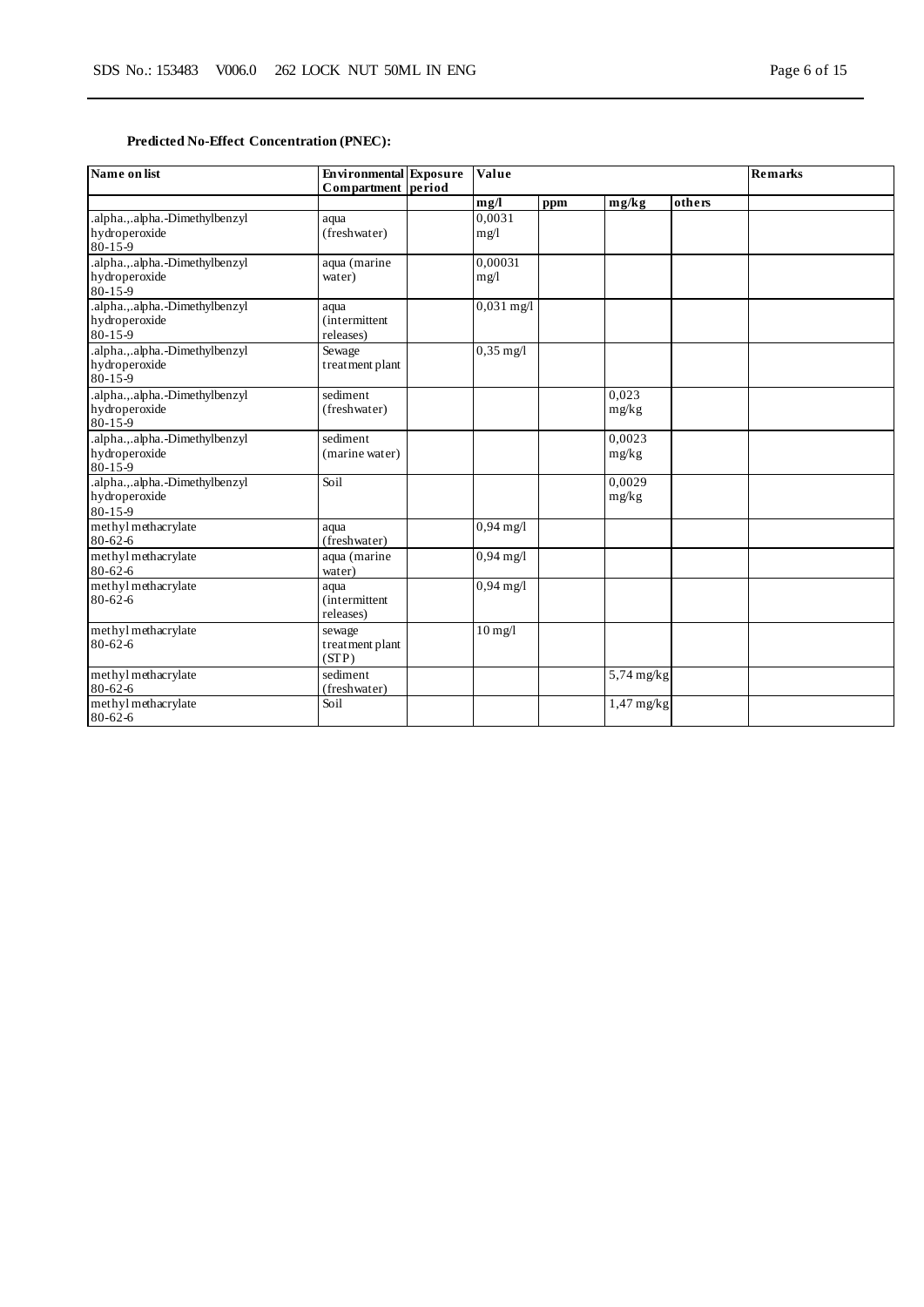#### **Derived No-Effect Level (DNEL):**

| Name on list                                                     | <b>Application</b><br>Area | Route of<br><b>Exposure</b> | <b>Health Effect</b>                            | <b>Exposure</b><br>Time | Value                | <b>Remarks</b> |
|------------------------------------------------------------------|----------------------------|-----------------------------|-------------------------------------------------|-------------------------|----------------------|----------------|
| .alpha.,.alpha.-Dimethylbenzyl<br>hydroperoxide<br>$80 - 15 - 9$ | Workers                    | inhalation                  | Longterm<br>exposure -<br>systemic effects      |                         | $6$ mg/m $3$         |                |
| methyl methacrylate<br>$80 - 62 - 6$                             | Workers                    | dermal                      | Acute/short term<br>exposure - local<br>effects |                         | $1,5 \text{ mg/cm2}$ |                |
| methyl methacrylate<br>$80 - 62 - 6$                             | Workers                    | dermal                      | Longterm<br>exposure -<br>systemic effects      |                         | 13,67 mg/kg          |                |
| methyl methacrylate<br>$80 - 62 - 6$                             | Workers                    | Inhalation                  | Longterm<br>exposure -<br>systemic effects      |                         | $208$ mg/m $3$       |                |
| methyl methacrylate<br>$80 - 62 - 6$                             | Workers                    | dermal                      | Longterm<br>exposure - local<br>effects         |                         | $1.5 \text{ mg/cm2}$ |                |
| methyl methacrylate<br>$80 - 62 - 6$                             | Workers                    | Inhalation                  | Longterm<br>exposure - local<br>effects         |                         | $208$ mg/m $3$       |                |
| methyl methacrylate<br>$80 - 62 - 6$                             | General<br>population      | dermal                      | Acute/short term<br>exposure - local<br>effects |                         | $1,5 \text{ mg/cm2}$ |                |
| methyl methacrylate<br>$80 - 62 - 6$                             | General<br>population      | dermal                      | Longterm<br>exposure -<br>systemic effects      |                         | $8,2$ mg/kg          |                |
| methyl methacrylate<br>$80 - 62 - 6$                             | General<br>population      | Inhalation                  | Longterm<br>exposure -<br>systemic effects      |                         | 74,3 mg/m3           |                |
| methyl methacrylate<br>$80 - 62 - 6$                             | General<br>population      | dermal                      | Longterm<br>exposure - local<br>effects         |                         | $1,5 \text{ mg/cm2}$ |                |
| methyl methacrylate<br>$80 - 62 - 6$                             | General<br>population      | Inhalation                  | Longterm<br>exposure - local<br>effects         |                         | $104$ mg/m $3$       |                |

#### **Biological Exposure Indices:**

None

#### **8.2. Exposure controls:**

Engineering controls: Ensure good ventilation/extraction.

Respiratory protection: Ensure adequate ventilation. An approved mask or respirator fitted with an organic vapour cartridge should be worn if the product is used in a poorly ventilated area Filter type: A (EN 14387)

Hand protection: Chemical-resistant protective gloves (EN 374). Suitable materials for short-term contact or splashes (recommended: at least protection index 2, corresponding to > 30 minutes permeation time as per EN 374):

nitrile rubber (NBR; >= 0.4 mm thickness)

Suitable materials for longer, direct contact (recommended: protection index 6, corresponding to > 480 minutes permeation time as per EN 374):

nitrile rubber (NBR; >= 0.4 mm thickness)

This information is based on literature references and on information provided by glove manufacturers, or is derived by analogy with similar substances. Please note that in practice the working life of chemical-resistant protective gloves may be considerably shorter than the permeation time determined in accordance with EN 374 as a result of the many influencing factors (e.g. temperature). If signs of wear and tear are noticed then the gloves should be replaced.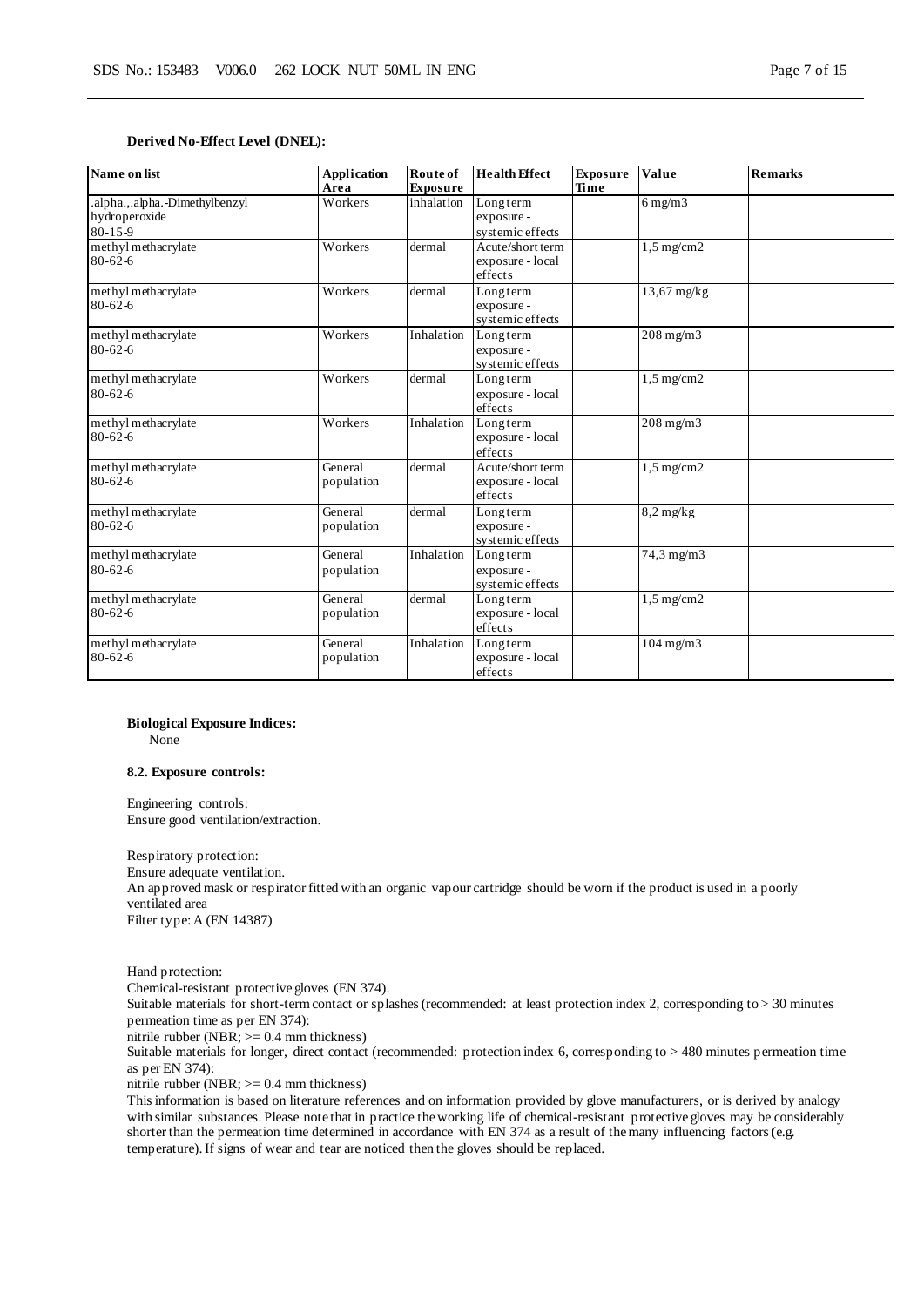#### Eye protection:

Safety glasses with sideshields or chemical safety goggles should be worn if there is a risk of splashing. Protective eye equipment should conform to EN166.

Skin protection:

Wear suitable protective clothing. Protective clothing should conform to EN 14605 for liquid splashes or to EN 13982 for dusts.

Advices to personal protection equipment:

The information provided on personal protective equipment is for guidance purposes only. A full risk assessment should be conducted prior to using this product to determine the appropriate personal protective equipment to suit local conditions. Personal protective equipment should conform to the relevant EN standard.

### **SECTION 9: Physical and chemical properties**

# **9.1. Information on basic physical and chemical properties**

| Appearance                             | liquid                                             |
|----------------------------------------|----------------------------------------------------|
|                                        | liquid                                             |
| Odor                                   | red<br>characteristic                              |
|                                        |                                                    |
| Odour threshold                        | No data available / Not applicable                 |
|                                        |                                                    |
| pН                                     | Not applicable, Mixture reacts with water.         |
| Melting point                          | No data available / Not applicable                 |
| Solidification temperature             | No data available / Not applicable                 |
| Initial boiling point                  | > 150 °C (> 302 °F)                                |
| Flash point                            | $> 93.3$ °C ( $> 199.94$ °F); Tagliabue closed cup |
| Evaporation rate                       | No data available / Not applicable                 |
| Flammability                           | No data available / Not applicable                 |
| Explosive limits                       | No data available / Not applicable                 |
| Vapour pressure                        | $< 0.1300000$ mbar                                 |
| (20,0 °C (68 °F))                      |                                                    |
| Vapour pressure                        | $<$ 300 mbar                                       |
| (50 °C (122 °F))                       |                                                    |
| Relative vapour density:               | No data available / Not applicable                 |
| Density                                | $1,05$ g/ml                                        |
| $\left( \right)$                       |                                                    |
| Bulk density                           | No data available / Not applicable                 |
| Solubility                             | No data available / Not applicable                 |
| Solubility (qualitative)               | Slight                                             |
| (Solvent: Water)                       |                                                    |
| Solubility (qualitative)               | Partially soluble                                  |
| (Solvent: Acetone)                     |                                                    |
| Partition coefficient: n-octanol/water | No data available / Not applicable                 |
| Auto-ignition temperature              | No data available / Not applicable                 |
| Decomposition temperature              | No data available / Not applicable                 |
| Viscosity                              | No data available / Not applicable                 |
| Viscosity (kinematic)                  | No data available / Not applicable                 |
| Explosive properties                   | No data available / Not applicable                 |
| Oxidising properties                   | No data available / Not applicable                 |
|                                        |                                                    |

#### **9.2. Other information**

No data available / Not applicable

# **SECTION 10: Stability and reactivity**

**10.1. Reactivity** Strong bases.

#### **10.2. Chemical stability**

Stable under recommended storage conditions.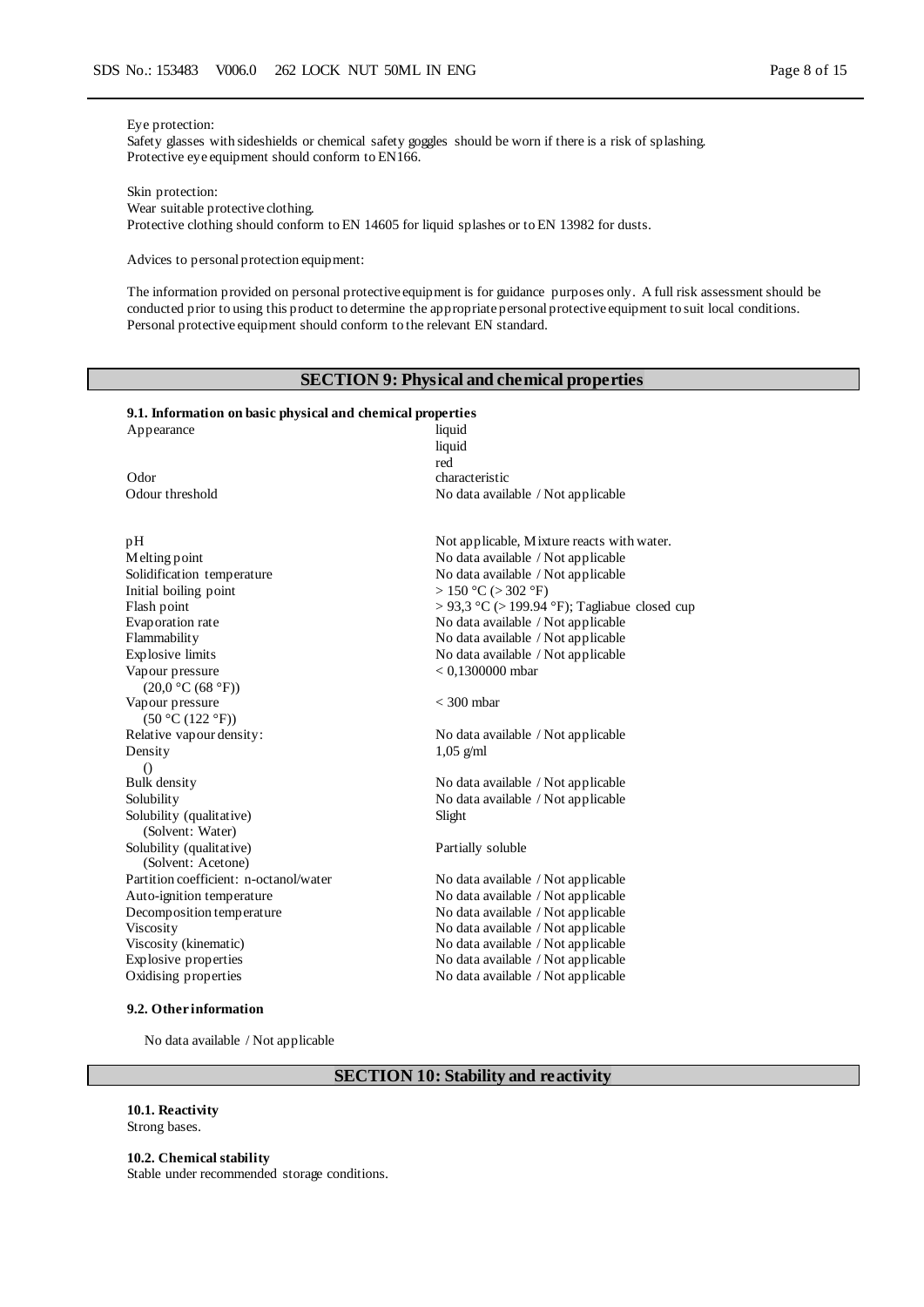#### **10.3. Possibility of hazardous reactions**

See section reactivity

### **10.4. Conditions to avoid**

Stable under normal conditions of storage and use.

#### **10.5. Incompatible materials**

See section reactivity.

### **10.6. Hazardous decomposition products**

carbon oxides. Hydrocarbons nitrogen oxides Rapid polymerisation may generate excessive heat and pressure.

# **SECTION 11: Toxicological information**

#### **11.1. Information on toxicological effects**

### **Acute oral toxicity:**

The mixture is classified based on calculation method referring to the classified substances present in the mixture.

| <b>Hazardous substances</b><br>CAS-No. | Value<br>type | Value               | <b>Species</b> | Method                                                               |
|----------------------------------------|---------------|---------------------|----------------|----------------------------------------------------------------------|
| Cumene hydroperoxide<br>$80 - 15 - 9$  | LD50          | $382 \text{ mg/kg}$ | rat            | other guideline:                                                     |
| methyl methacrylate<br>$80 - 62 - 6$   | LD50          | $9.400$ mg/kg       | rat            | not specified                                                        |
| 1,4-Naphthalenedione<br>130-15-4       | LD50          | $124 \text{ mg/kg}$ | rat            | equivalent or similar to OECD Guideline 401 (Acute Oral<br>Toxicity) |

#### **Acute dermal toxicity:**

The mixture is classified based on calculation method referring to the classified substances present in the mixture.

| Hazardous substances<br>CAS-No.       | Value<br>type                          | Value                  | <b>Species</b> | Method           |
|---------------------------------------|----------------------------------------|------------------------|----------------|------------------|
| Cumene hydroperoxide<br>$80 - 15 - 9$ | LD50                                   | $530 - 1.060$<br>mg/kg | rat            | other guideline: |
| Cumene hydroperoxide<br>$80 - 15 - 9$ | Acute<br>toxicity<br>estimate<br>(ATE) | $1.100 \text{ mg/kg}$  |                | Expert judgement |
| methyl methacrylate<br>$80 - 62 - 6$  | LD50                                   | $> 5.000$ mg/kg        | rabbit         | not specified    |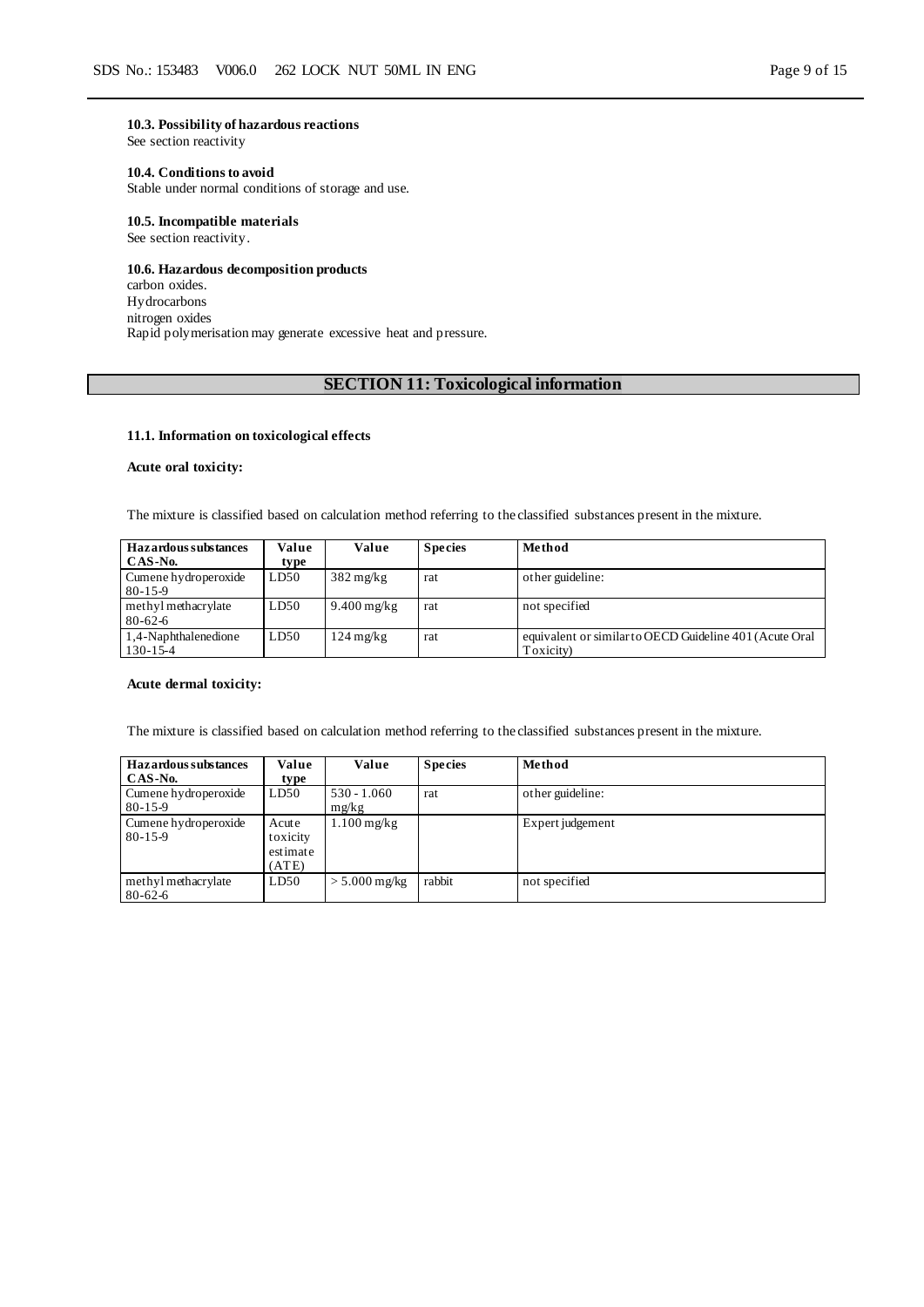#### **Acute inhalative toxicity:**

| <b>Hazardous substances</b><br>CAS-No. | Value<br>type | Value                   | Test atmosphere | <b>Exposure</b><br>time | <b>Species</b> | Method                                                    |
|----------------------------------------|---------------|-------------------------|-----------------|-------------------------|----------------|-----------------------------------------------------------|
| Cumene hydroperoxide<br>$80 - 15 - 9$  | LC50          | $1,370 \text{ mg}/1$    | vapour          | 4 h                     | rat            | not specified                                             |
| methyl methacrylate<br>$80 - 62 - 6$   | LC50          | $29.8 \,\mathrm{mg}$    | vapour          | 4 h                     | rat            | not specified                                             |
| 1,4-Naphthalenedione<br>130-15-4       | LC50          | $0.046 \,\mathrm{mg}/l$ | dust/mist       | 4 h                     | rat            | OECD Guideline 403 (Acute<br><b>Inhalation Toxicity</b> ) |

The mixture is classified based on calculation method referring to the classified substances present in the mixture.

#### **Skin corrosion/irritation:**

The mixture is classified based on calculation method referring to the classified substances present in the mixture.

| <b>Hazardous substances</b><br>CAS-No. | <b>Result</b>              | <b>Exposure</b> Species<br>time |        | Method                                                 |
|----------------------------------------|----------------------------|---------------------------------|--------|--------------------------------------------------------|
| Cumene hydroperoxide<br>$80 - 15 - 9$  | corrosive                  |                                 | rabbit | Draize Test                                            |
| 1.4-Naphthalenedione<br>$130 - 15 - 4$ | Category 1C<br>(corrosive) |                                 | rabbit | OECD Guideline 404 (Acute Dermal Irritation/Corrosion) |

#### **Serious eye damage/irritation:**

No data available.

### **Respiratory or skin sensitization:**

The mixture is classified based on threshold limits referring to the classified substances present in the mixture.

| <b>Hazardous substances</b> | Result      | Test type             | <b>Species</b> | Method                                  |
|-----------------------------|-------------|-----------------------|----------------|-----------------------------------------|
| CAS-No.                     |             |                       |                |                                         |
| methyl methacrylate         | sensitising | Mouse local lymphnode | mouse          | OECD Guideline 429 (Skin Sensitisation: |
| $80 - 62 - 6$               |             | assay (LLNA)          |                | Local Lymph Node Assay)                 |
| 1.4-Naphthalenedione        | sensitising | not specified         | guinea pig     | not specified                           |
| 130-15-4                    |             |                       |                |                                         |

#### **Germ cell mutagenicity:**

The mixture is classified based on threshold limits referring to the classified substances present in the mixture.

| Hazardous substances<br>CAS-No.       | Result   | Type of study/<br>Route of<br>administration            | Metabolic<br>activation/<br><b>Exposure time</b> | <b>Species</b> | Method                                                       |
|---------------------------------------|----------|---------------------------------------------------------|--------------------------------------------------|----------------|--------------------------------------------------------------|
| Cumene hydroperoxide<br>$80 - 15 - 9$ | positive | bacterial reverse<br>mutation assay (e.g.<br>Ames test) | without                                          |                | OECD Guideline 471<br>(Bacterial Reverse Mutation)<br>Assay) |
| methyl methacrylate<br>80-62-6        | negative | bacterial reverse<br>mutation assay (e.g.<br>Ames test) | with and without                                 |                | not specified                                                |

### **Carcinogenicity**

No data available.

### **Reproductive toxicity:**

No data available.

### **STOT-single exposure:**

No data available.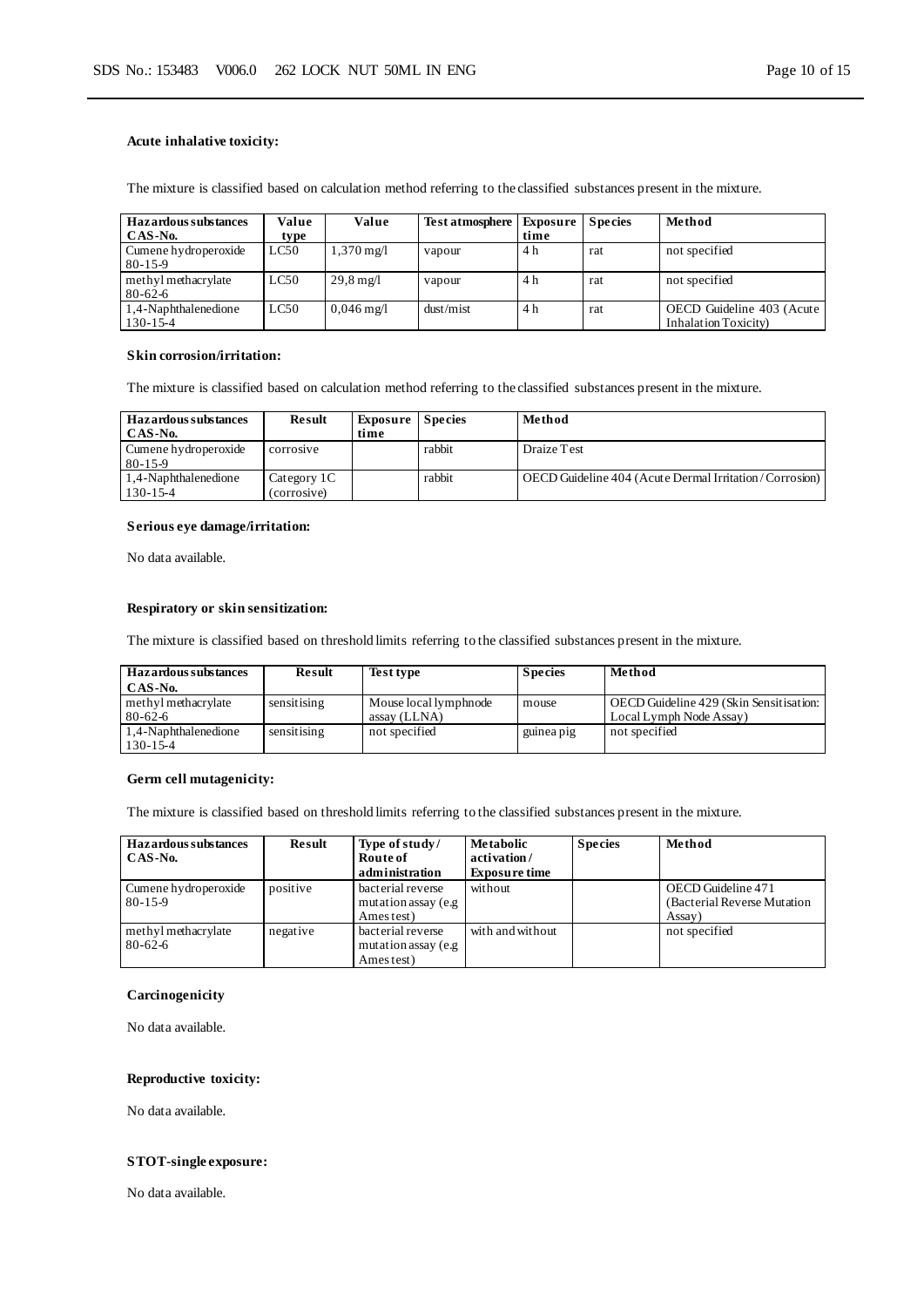#### **STOT-repeated exposure::**

The mixture is classified based on threshold limits referring to the classified substances present in the mixt ure.

| Hazardous substances | <b>Result / Value</b> | Route of    | <b>Exposure time</b>                   | <b>Species</b> | Method             |
|----------------------|-----------------------|-------------|----------------------------------------|----------------|--------------------|
| $CAS-N0$ .           |                       | application | Frequency of                           |                |                    |
|                      |                       |             | treatment                              |                |                    |
| Cumene hydroperoxide |                       | inhalation: | 6 h/d                                  | rat            | not specified      |
| $80 - 15 - 9$        |                       | aerosol     | 5 d/w                                  |                |                    |
| methyl methacrylate  | $LOAEL$ 2000 ppm      | inhalation  | 14 weeks                               | mouse          | Dose Range Finding |
| $80 - 62 - 6$        |                       |             | $6 \text{ hrs/day}, 5 \text{ days/wk}$ |                | Study              |
| methyl methacrylate  | NOAEL 1000 ppm        | inhalation  | 14 weeks                               | mouse          | Dose Range Finding |
| $80 - 62 - 6$        |                       |             | $6 \text{ hrs/day}, 5 \text{ days/wk}$ |                | Study              |

#### **Aspiration hazard:**

No data available.

## **SECTION 12: Ecological information**

#### **General ecological information:**

Do not empty into drains / surface water / ground water.

#### **12.1. Toxicity**

#### **Toxicity (Fish):**

The mixture is classified based on calculation method referring to the classified substances present in the mixture.

| <b>Hazardous substances</b><br>CAS-No. | Value<br>type | Value                | <b>Exposure time Species</b> |                     | Method                                            |
|----------------------------------------|---------------|----------------------|------------------------------|---------------------|---------------------------------------------------|
| Cumene hydroperoxide<br>$80 - 15 - 9$  | LC50          | $3.9 \text{ mg}/l$   | 96 h                         | Oncorhynchus mykiss | OECD Guideline 203 (Fish,<br>Acute Toxicity Test) |
| methyl methacrylate<br>$80 - 62 - 6$   | LC50          | $350 \text{ mg/l}$   | 96 h                         | Leuciscus idus      | OECD Guideline 203 (Fish,<br>Acute Toxicity Test) |
| 1,4-Naphthalenedione<br>$130 - 15 - 4$ | LC50          | $0.045 \text{ mg}/1$ | 96 h                         | Oryzias latipes     | OECD Guideline 203 (Fish,<br>Acute Toxicity Test) |

### **Toxicity (Daphnia):**

The mixture is classified based on calculation method referring to the classified substances present in the mixture.

| Hazardous substances<br>CAS-No.        | Value<br>tvpe | Value                 | <b>Exposure time Species</b> |               | Method                                                                                     |
|----------------------------------------|---------------|-----------------------|------------------------------|---------------|--------------------------------------------------------------------------------------------|
| Cumene hydroperoxide<br>$80 - 15 - 9$  | EC50          | $18,84 \,\mathrm{mg}$ | 48 h                         | Daphnia magna | OECD Guideline 202<br>(Daphnia sp. Acute<br>Immobilisation Test)                           |
| methyl methacrylate<br>$80 - 62 - 6$   | EC50          | 69 mg/l               | 48 h                         | Daphnia magna | EPA OT S797.1300<br>(Aquatic Invertebrate Acute)<br>Toxicity Test, Freshwater<br>Daphnids) |
| 1,4-Naphthalenedione<br>$130 - 15 - 4$ | EC50          | $0.026$ mg/l          | 48 h                         | Daphnia magna | OECD Guideline 202<br>(Daphnia sp. Acute)<br>Immobilisation Test)                          |

### **Chronic toxicity to aquatic invertebrates**

The mixture is classified based on calculation method referring to the classified substances present in the mixture.

| <b>Hazardous substances</b><br>CAS-No. | Value<br>tvpe | Value | <b>Exposure time Species</b> |               | Method                                          |
|----------------------------------------|---------------|-------|------------------------------|---------------|-------------------------------------------------|
| methyl methacrylate<br>$80 - 62 - 6$   | NOEC          | mg/l  | 21 U                         | Daphnia magna | OECD 211 (Daphnia)<br>magna, Reproduction Test) |

**Toxicity (Algae):**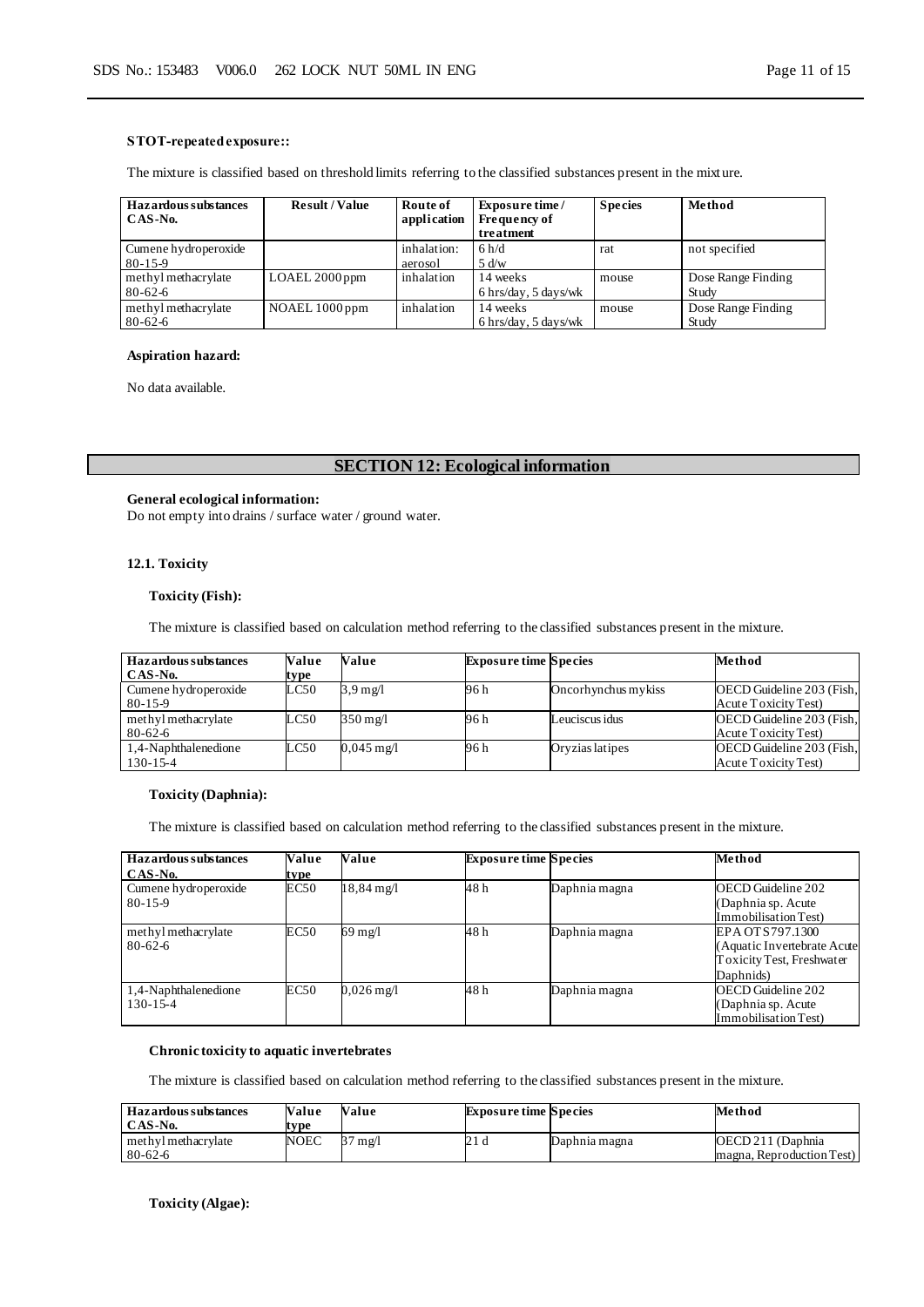The mixture is classified based on calculation method referring to the classified substances present in the mixture.

| Hazardous substances                   | Value       | Value                | <b>Exposure time Species</b> |                                                                                                   | Method                                               |
|----------------------------------------|-------------|----------------------|------------------------------|---------------------------------------------------------------------------------------------------|------------------------------------------------------|
| CAS-No.                                | type        |                      |                              |                                                                                                   |                                                      |
| Cumene hydroperoxide<br>$80 - 15 - 9$  | EC50        | $3.1 \text{ mg}/1$   | 72 h                         | Desmodesmus subspicatus<br>(reported as Scenedesmus<br>subspicatus)                               | OECD Guideline 201 (Alga.<br>Growth Inhibition Test) |
| Cumene hydroperoxide<br>$80 - 15 - 9$  | <b>NOEC</b> | mg/l                 | 72 h                         | Desmodesmus subspicatus<br>(reported as Scenedesmus<br>subspicatus)                               | OECD Guideline 201 (Alga.<br>Growth Inhibition Test) |
| methyl methacrylate<br>$80 - 62 - 6$   | EC50        | 170 mg/l             | 96 h                         | Selenastrum capricomutum<br>(newname: Pseudokirchneriella Growth Inhibition Test)<br>subcapitata) | OECD Guideline 201 (Alga.                            |
| methyl methacrylate<br>$80 - 62 - 6$   | <b>NOEC</b> | 100 mg/l             | 96 h                         | Selenastrum capricomutum<br>(newname: Pseudokirchneriella Growth Inhibition Test)<br>subcapitata) | OECD Guideline 201 (Alga,                            |
| 1,4-Naphthalenedione<br>$130 - 15 - 4$ | <b>NOEC</b> | $0.07 \text{ mg}$ /1 | 72 h                         | Pseudokirchneriella subcapitata OECD Guideline 201 (Alga,                                         | Growth Inhibition Test)                              |
| 1,4-Naphthalenedione<br>$130 - 15 - 4$ | EC50        | $0,42 \text{ mg}/1$  | 72 h                         | Pseudokirchneriella subcapitata OECD Guideline 201 (Alga,                                         | Growth Inhibition Test)                              |

#### **Toxicity to microorganisms**

The mixture is classified based on calculation method referring to the classified substances present in the mixture.

| Haz ardous substances                  | Value | Value               | <b>Exposure time Species</b> |                                                                           | Method                                                                            |
|----------------------------------------|-------|---------------------|------------------------------|---------------------------------------------------------------------------|-----------------------------------------------------------------------------------|
| CAS-No.                                | type  |                     |                              |                                                                           |                                                                                   |
| Cumene hydroperoxide<br>80-15-9        | EC10  | 70 mg/l             | 30 min                       |                                                                           | not specified                                                                     |
| methyl methacrylate<br>80-62-6         | EC20  | $> 150 - 200$ mg/l  | $30 \text{ min}$             | activated sludge, domestic                                                | ISO 8192 (Test for<br>Inhibition of Oxygen<br>Consumption by Activated<br>Sludge) |
| 1,4-Naphthalenedione<br>$130 - 15 - 4$ | EC50  | $5,94 \text{ mg}/1$ | 3 h                          | activated sludge of a<br>predominantly domestic sewage (Activated Sludge, | OECD Guideline 209<br><b>Respiration Inhibition Test</b> )                        |

### **12.2. Persistence and degradability**

| Hazardous substances<br>CAS-No.        | <b>Result</b>              | <b>Test type</b> | Degradability | <b>Exposure</b><br>time | Method                                                                            |
|----------------------------------------|----------------------------|------------------|---------------|-------------------------|-----------------------------------------------------------------------------------|
| Cumene hydroperoxide<br>$80 - 15 - 9$  | not readily biodegradable. | aerobic          | 3 %           | 28d                     | OECD Guideline 301 B (Ready<br>Biodegradability: CO2 Evolution<br>Test)           |
| methyl methacrylate<br>$80 - 62 - 6$   | readily biodegradable      | aerobic          | 94 %          | 14d                     | OECD Guideline 301 C (Ready<br>Biodegradability: Modified MITI<br>$Test$ (I))     |
| 1,4-Naphthalenedione<br>$130 - 15 - 4$ | not readily biodegradable. | aerobic          | 0%            | 28d                     | OECD Guideline 301 F (Ready<br>Biodegradability: Manometric<br>Respirometry Test) |

### **12.3. Bioaccumulative potential**

| <b>Hazardous substances</b><br>CAS-No. | Bioconcentratio<br>n factor (BCF) | <b>Exposure time</b> | Temperature | <b>Species</b> | Method                           |
|----------------------------------------|-----------------------------------|----------------------|-------------|----------------|----------------------------------|
| Cumene hydroperoxide                   | <b>7.I</b>                        |                      |             | calculation    | OECD Guideline 305               |
| $80 - 15 - 9$                          |                                   |                      |             |                | (Bioconcentration: Flow-through) |
|                                        |                                   |                      |             |                | Fish Test                        |

### **12.4. Mobility in soil**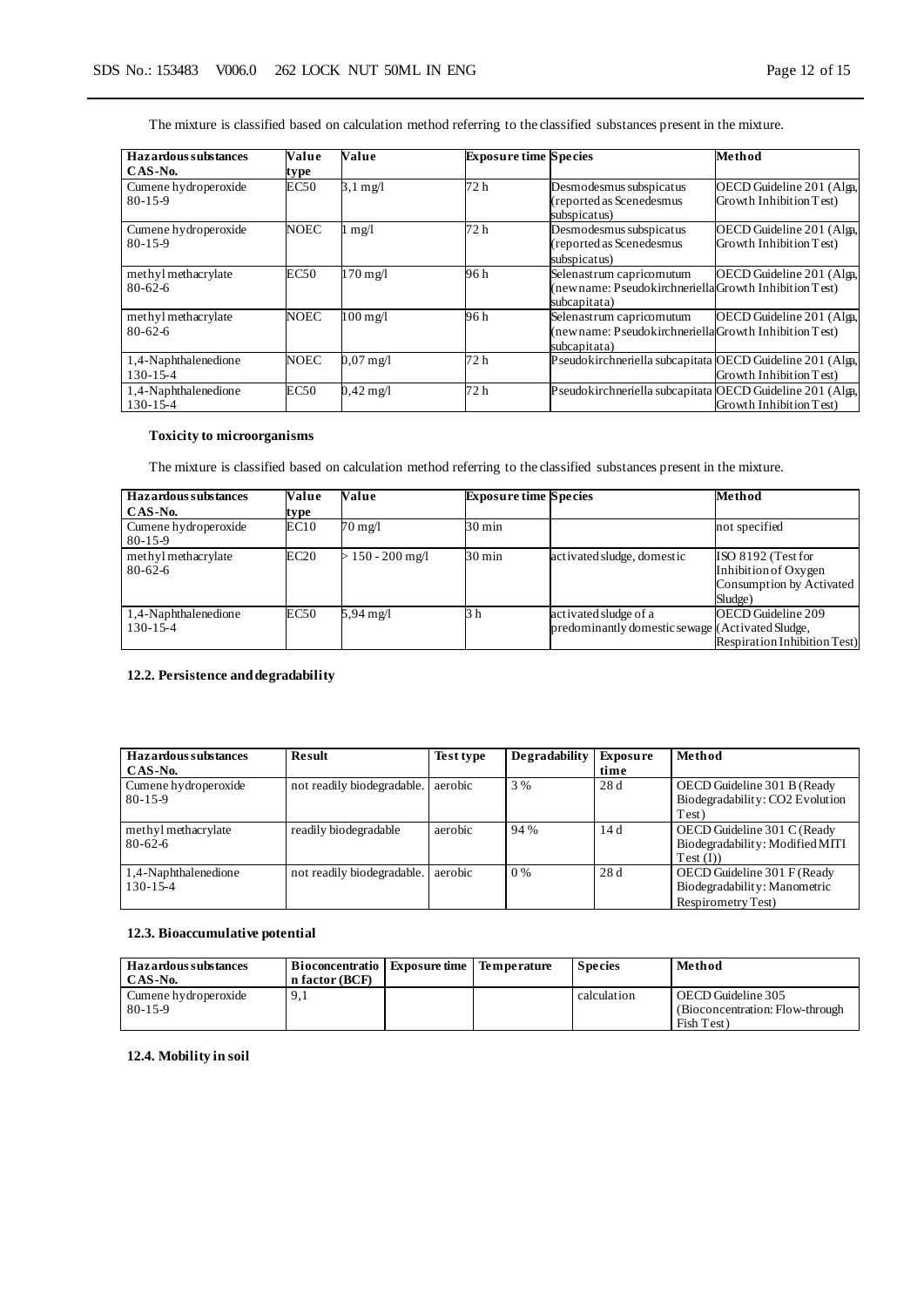| Hazardous substances | LogPow | <b>Temperature</b> | Method                                                              |
|----------------------|--------|--------------------|---------------------------------------------------------------------|
| CAS-No.              |        |                    |                                                                     |
| Cumene hydroperoxide | 1,6    | $25^{\circ}C$      | OECD Guideline 117 (Partition Coefficient (n-octanol / water), HPLC |
| $80 - 15 - 9$        |        |                    | Method)                                                             |
| methyl methacrylate  | 1.38   | $20^{\circ}$ C     | other guideline:                                                    |
| $80 - 62 - 6$        |        |                    |                                                                     |
| 1,4-Naphthalenedione | 1.71   |                    | not specified                                                       |
| $130 - 15 - 4$       |        |                    |                                                                     |

### **12.5. Results of PBT and vPvB assessment**

| Hazardous substances | PBT/vPvB                                                                             |
|----------------------|--------------------------------------------------------------------------------------|
| CAS-No.              |                                                                                      |
| Cumene hydroperoxide | Not fulfilling Persistent, Bioaccumulative and Toxic (PBT), very Persistent and very |
| $80 - 15 - 9$        | Bioaccumulative (vPvB) criteria.                                                     |
| methyl methacrylate  | Not fulfilling Persistent, Bioaccumulative and Toxic (PBT), very Persistent and very |
| $80 - 62 - 6$        | Bioaccumulative (vPvB) criteria.                                                     |
| 1,4-Naphthalenedione | Not fulfilling Persistent, Bioaccumulative and Toxic (PBT), very Persistent and very |
| $130 - 15 - 4$       | Bioaccumulative (vPvB) criteria.                                                     |

### **12.6. Other adverse effects**

No data available.

# **SECTION 13: Disposal considerations**

#### **13.1. Waste treatment methods**

Product disposal:

Dispose of in accordance with local and national regulations. Do not empty into drains / surface water / ground water.

Disposal of uncleaned packages:

After use, tubes, cartons and bottles containing residual product should be disposed of as chemically contaminated waste in an authorised legal land fill site or incinerated.

Waste code

08 04 09\* waste adhesives and sealants containing organic solvents and other dangerous substances

The valid EWC waste code numbers are source-related. The manufacturer is therefore unable to specify EWC waste codes for the articles or products used in the various sectors. The EWC codes listed are intended as a recommendation for users. We will be happy to advise you.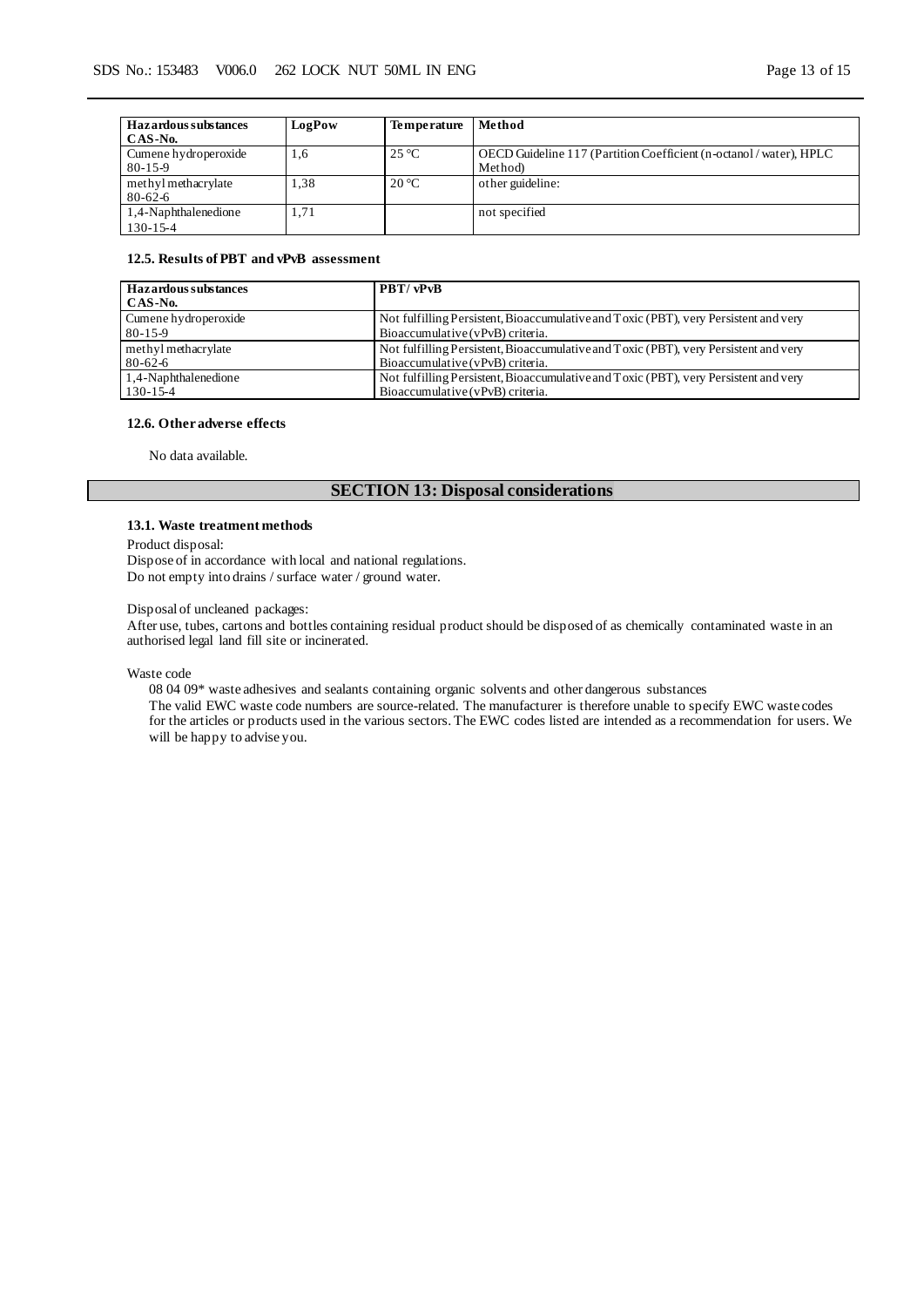# **SECTION 14: Transport information**

# **14.1. UN number** ADR Not dangerous goods RID Not dangerous goods<br>ADN Not dangerous goods ADN Not dangerous goods<br>
IMDG Not dangerous goods IMDG Not dangerous goods<br>
IATA Not dangerous goods Not dangerous goods **14.2. UN proper shipping name** ADR Not dangerous goods<br>
RID Not dangerous goods RID Not dangerous goods<br>ADN Not dangerous goods ADN Not dangerous goods<br>
IMDG Not dangerous goods IMDG Not dangerous goods<br>
IATA Not dangerous goods Not dangerous goods **14.3. Transport hazard class(es)** ADR Not dangerous goods<br>
RID Not dangerous goods RID Not dangerous goods<br>ADN Not dangerous goods ADN Not dangerous goods<br>
IMDG Not dangerous goods Not dangerous goods IATA Not dangerous goods **14.4. Packing group** ADR Not dangerous goods<br>
RID Not dangerous goods RID Not dangerous goods<br>ADN Not dangerous goods Not dangerous goods IMDG Not dangerous goods<br>IATA Not dangerous goods Not dangerous goods **14.5. Environmental hazards** ADR not applicable<br>RID not applicable RID not applicable<br>ADN not applicable ADN not applicable<br>IMDG not applicable not applicable IATA not applicable **14.6. Special precautions for user** ADR not applicable RID not applicable ADN not applicable IMDG not applicable IATA not applicable **14.7. Transport in bulk according to Annex II of Marpol and the IBC Code** not applicable

# **SECTION 15: Regulatory information**

|                                                                 | 15.1. Safety, health and environmental regulations/legislation specific for the substance or mixture |                |
|-----------------------------------------------------------------|------------------------------------------------------------------------------------------------------|----------------|
| Ozone Depleting Substance (ODS) (Regulation (EC) No 1005/2009): |                                                                                                      | Not applicable |
| Prior Informed Consent (PIC) (Regulation (EU) No 649/2012):     |                                                                                                      | Not applicable |
| Persistent organic pollutants (Regulation (EU) 2019/1021):      |                                                                                                      | Not applicable |
| VOC content                                                     | $<$ 3 %                                                                                              |                |